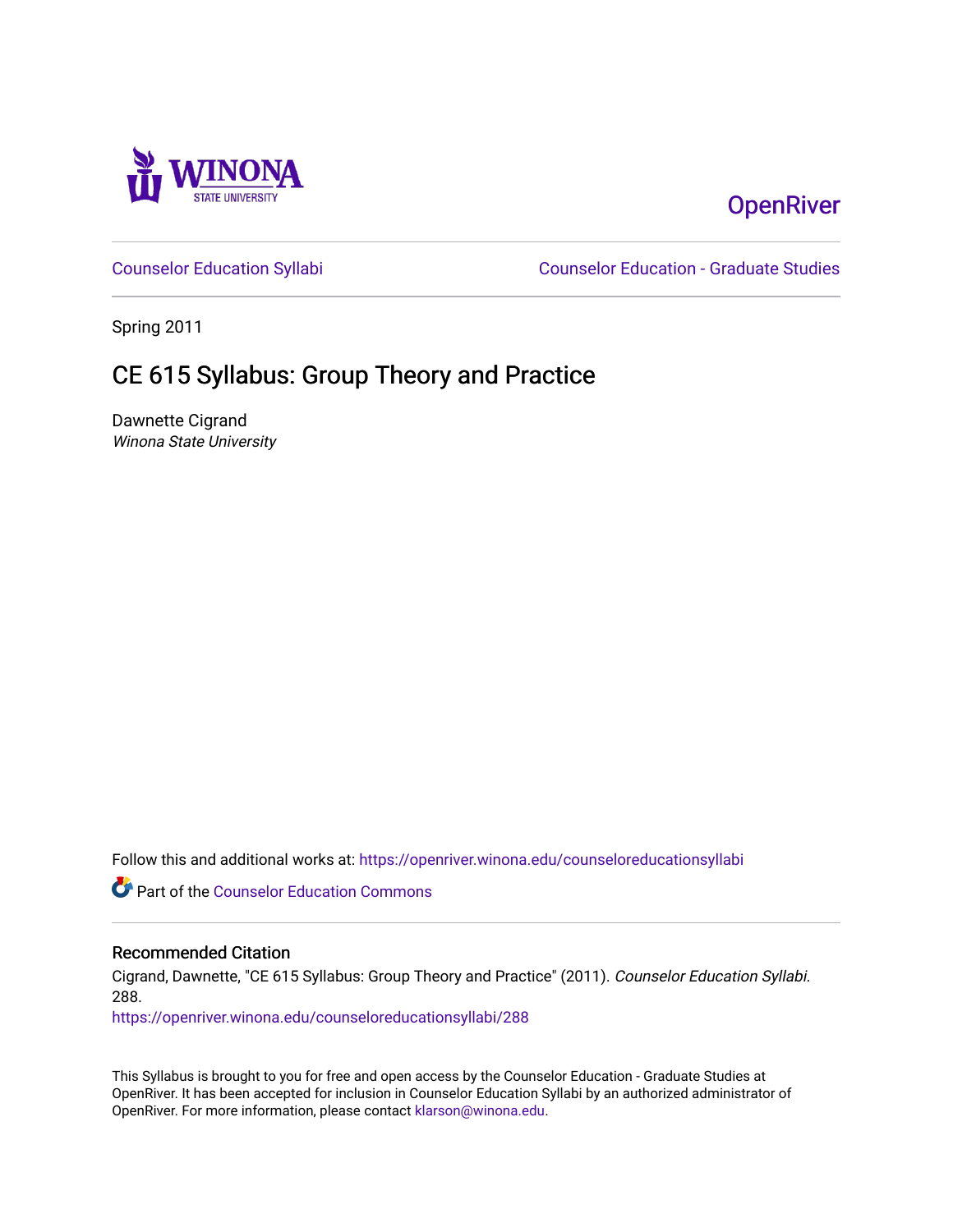## **Winona State University-Rochester Campus Department of Counselor Education CE 615: Group Theory and Practice Spring 2011**

Assistant Professor: Dawnette Cigrand, A.B.D., Professional School Counselor Office: 115 Gildemeister Hall, Winona campus Phone: (507) 457-5336 E-mail[: dcigrand@winona.edu](mailto:dcigrand@winona.edu) Office Hours: Monday and Tuesday 11AM to 4PM

## **GENERAL COURSE INFORMATION**

Class Location: 145 Integrated Wellness Center

**Course Description:** In this course students are introduced to the theory and practice of group counseling. The course will provide students with an academic/theoretical overview of groups and group work as well as the opportunity to develop group leadership skills through experiential learning activities.

**Prerequisites:** CE 601 or permission of instructor; Admission to Counselor Education program

## **Required Text:**

Corey, M.S., Corey, G., & Corey, C. (2010). Groups: Process and Practice, Eighth edition. Belmont, CA: Brooks/Cole.

Solotaroff, P. (1999). *Group: Six People in Search of a Life*. New York: Penguin Putnam. \*

\*Any copy or edition you can find is fine.

## **Other Readings As Assigned:**

Other required readings (including course materials such as the course syllabus) can be found under Content on the D2L website: [HTTPS://winona.ims.mnscu.edu/index.asp.](https://winona.ims.mnscu.edu/index.asp) You can access D2L with your ID and password. If you have not set up your ID or password, or have forgotten it, please contact Information Technology at [http://www.winona.edu/it/.](http://www.winona.edu/it/)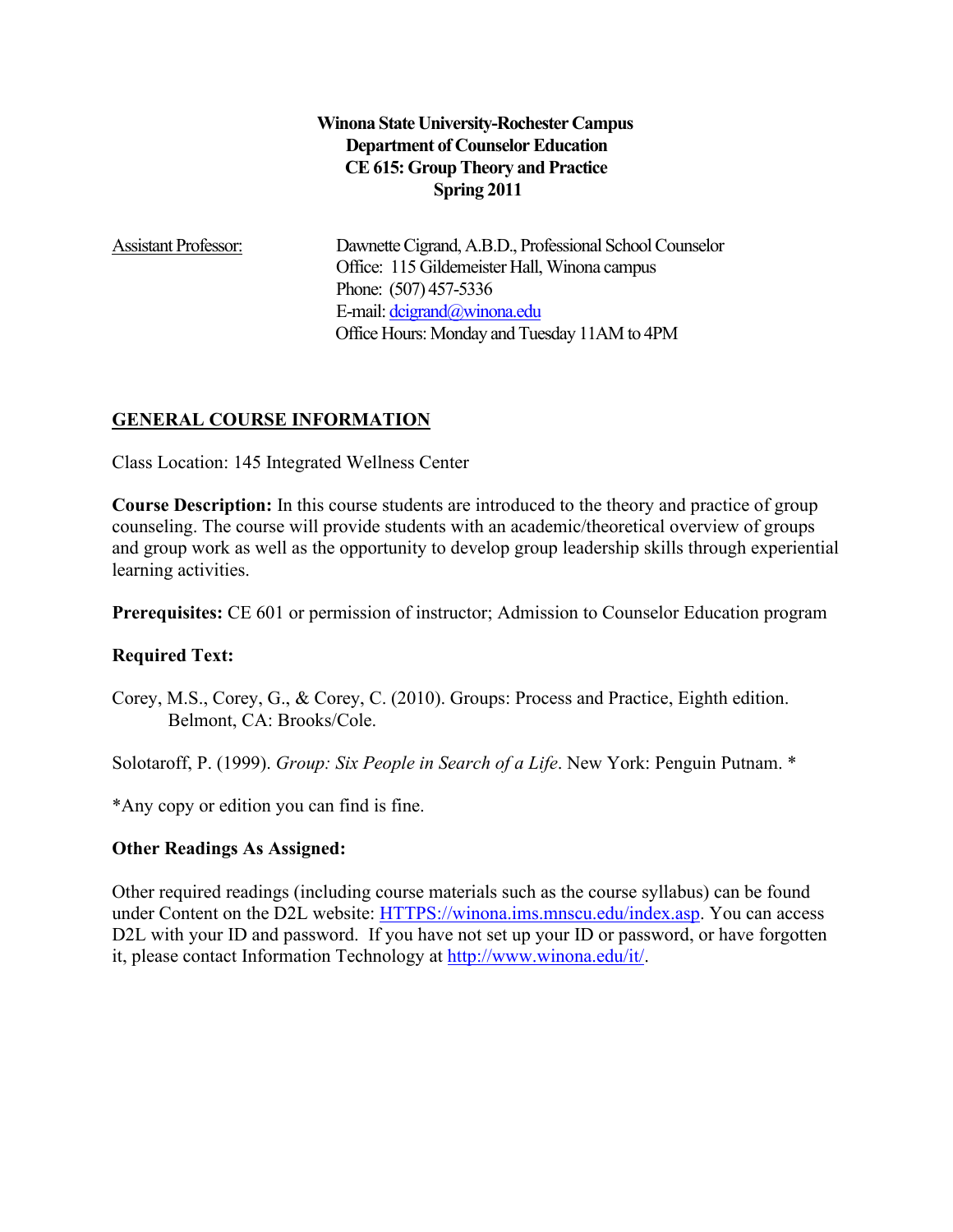### **Course Objectives:**

#### **This course will provide the essential learnings necessary for the student to:**

- 1. name and explain the key therapeutic factors of group work.
- 2. identify the stages of the group process through reading, classroom discussions, and experiential learning activities.
- 3. recognize the types of groups, group structure, group dynamics, and different theories of group counseling.
- 4. experience being a member of a group for 10 hours minimum.
- 5. lead a psycho-educational group on a current topic in counseling.
- 6. plan and implement groups utilizing criteria for member selection, member assessment, goal setting, and termination of the group.
- 7. demonstrate leadership interventions that emphasize leader responsibility for the group process.
- 8. develop observational skills for identifying constructive and inhibiting factors operating in groups.
- 9. discuss ethical issues relevant to the practice of group counseling.
- 10. model respect when working with individuals from diverse backgrounds (culture, gender differences, sexual orientation, disability, age, socioeconomic background, etc.).
- 11. present a comprehensive group plan including member selection, advertisement, exercises, etc.
- 12. articulate interventions for addressing problem behaviors in groups.

### **CACREP Standards**

II.K.6.

- a. principles of group dynamics, including group process components, developmental stage theories, group members' roles and behaviors, and therapeutic factors of group work;
- b. theories of group counseling, including commonalties, distinguishing characteristics, and pertinent research and literature;
- c. theories of group counseling, including commonalties, distinguishing characteristics, and pertinent research and literature;
- d. group counseling methods, including group counselor orientations and behaviors, appropriate selection criteria and methods, and methods of evaluation of effectiveness;
- e. approaches used for other types of group work, including task groups, psychoeducational groups, and therapy groups;
- f. professional preparation standards for group leaders; and
- g. ethical and legal considerations.

Community Counseling:

7.g. application of appropriate group modalities for initiating, maintaining, and terminating counseling, and brief, intermediate, and long-term approaches.

School counseling:

- C.5.understands group dynamics—including counseling, psycho-educational, task, and peer helping groups—and the facilitation of teams to enable students to overcome barriers and impediments to learning.
- D.3.Designs and implements prevention and intervention plans related to the effects of (a) atypical growth and development, (b) health and wellness, (c) language, (d) ability level, (e) multicultural issues, and (f) factors of resiliency on student learning and development

## **Course Expectations and Requirements**

Being prepared for class by reading the assigned material is part of your professional preparation. This work prepares you by providing you with the knowledge you need to confidently face concerns typical in the counseling field, and strengthens your stamina for the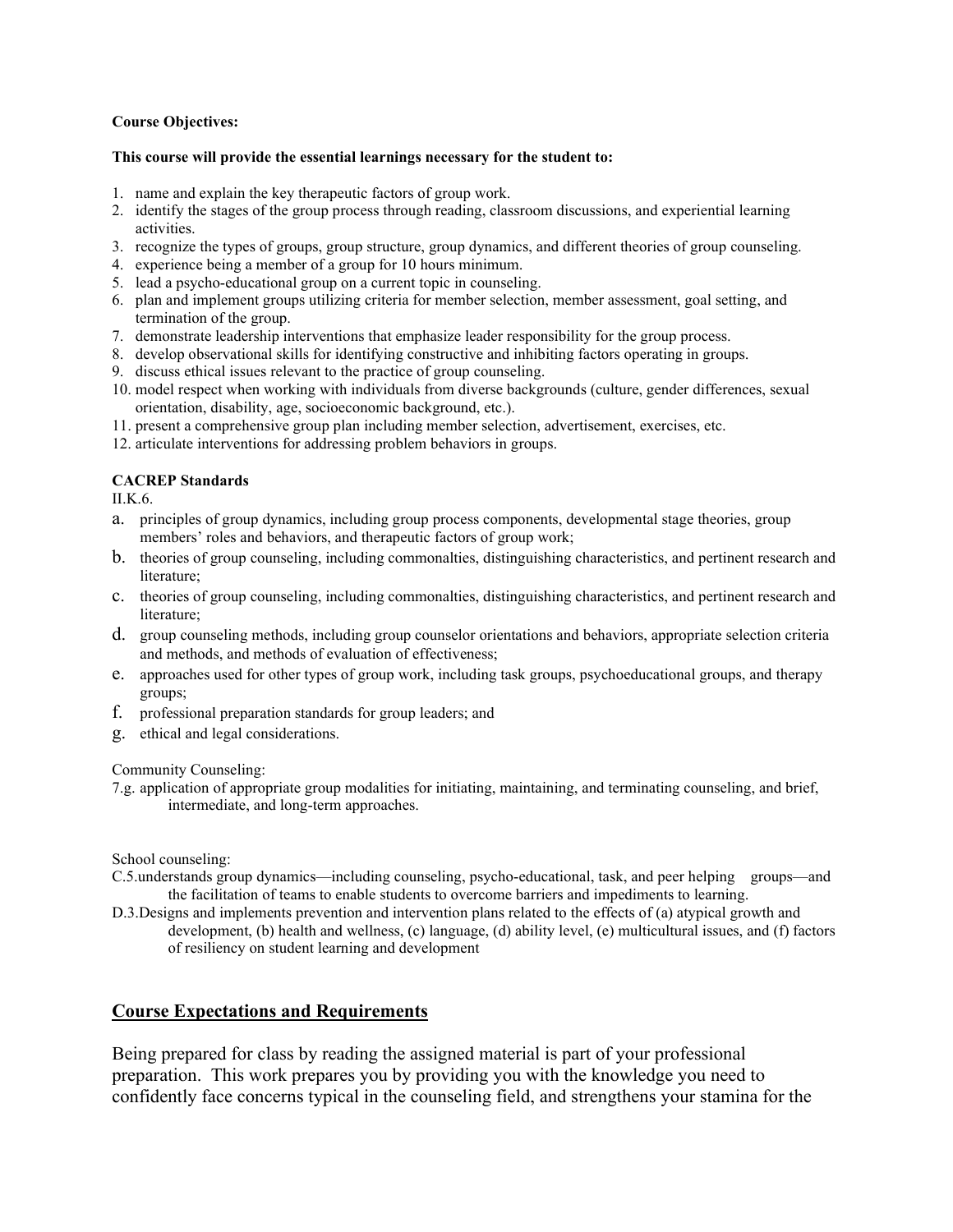workload required of effective counselors. Assignments are expected on time. If for some reason, a student has difficulty meeting the course expectations, students are responsible for notifying the instructor immediately to work out an alternate plan if agreed upon by the instructor and the student. This is for emergency situations only.

## Attendance and Class Participation

Attendance is expected. Effective class participation includes respectful, and non-dominating involvement in class discussions, showing initiative and investment in classroom activities, coming to each class prepared to ask questions and share ideas, and engaging in reflective discussion of course readings. Professional conduct is a requirement in the counseling field, and therefore, it is expected in this course. If you make a professional decision to miss class for any reason, please call or email the instructor as soon as possible.

## Inclement Weather Policy

Inclement weather may interfere with class. Always use your best judgment when determining if it is safe to travel. The instructor will notify students of cancellation by 2pm the day of class. Notifications will be made via D2L announcements, the WSU homepage, and email.

## *Assignments – See Course Schedule for due dates*

## 1. **Competency Action Plan**

Development of group and multicultural competencies are essential to being a strong group leader. Therefore, you will read the ASGW recommendations for Best Practices, the Core Group Competencies, and the articles about Multicultural Competencies under D2L. Using these as guidelines, you will create a 2-3 page description of your personal areas for improvement related to knowledge, skills and/or awareness of group counseling, which should include an explanation of 4-5 goal areas and an action plan to progress toward those goals. The MCC2 Questionnaire may also help you identify areas of improvement and suggest ideas for personal growth.

## 2. **Professional Learning Communities Assignments**

You will be a part of one professional learning community (PLC) that will focus on intensive learning of a particular population in group work (i.e., children, adolescents, adults or older adults). In your PLC, you will be responsible for taking turns facilitating this small group and presenting information to this group to generate learning. On the first day of class, the groups will get together and generate a schedule for presenting. You will be required to share information and lead a discussion on 2 of the 3 PLC days. The other day, your responsibility is to be a responsive group member.

Presenting: Research an article or two from peer-reviewed journals about the topic of the day (see course schedule for topic) and the population as it relates to group work. Prepare a white paper (1 page; see [http://owl.english.purdue.edu/owl/resource/546/02/\)](http://owl.english.purdue.edu/owl/resource/546/02/) and copies to hand out to group members (and the instructor). Lead a discussion about the research and possible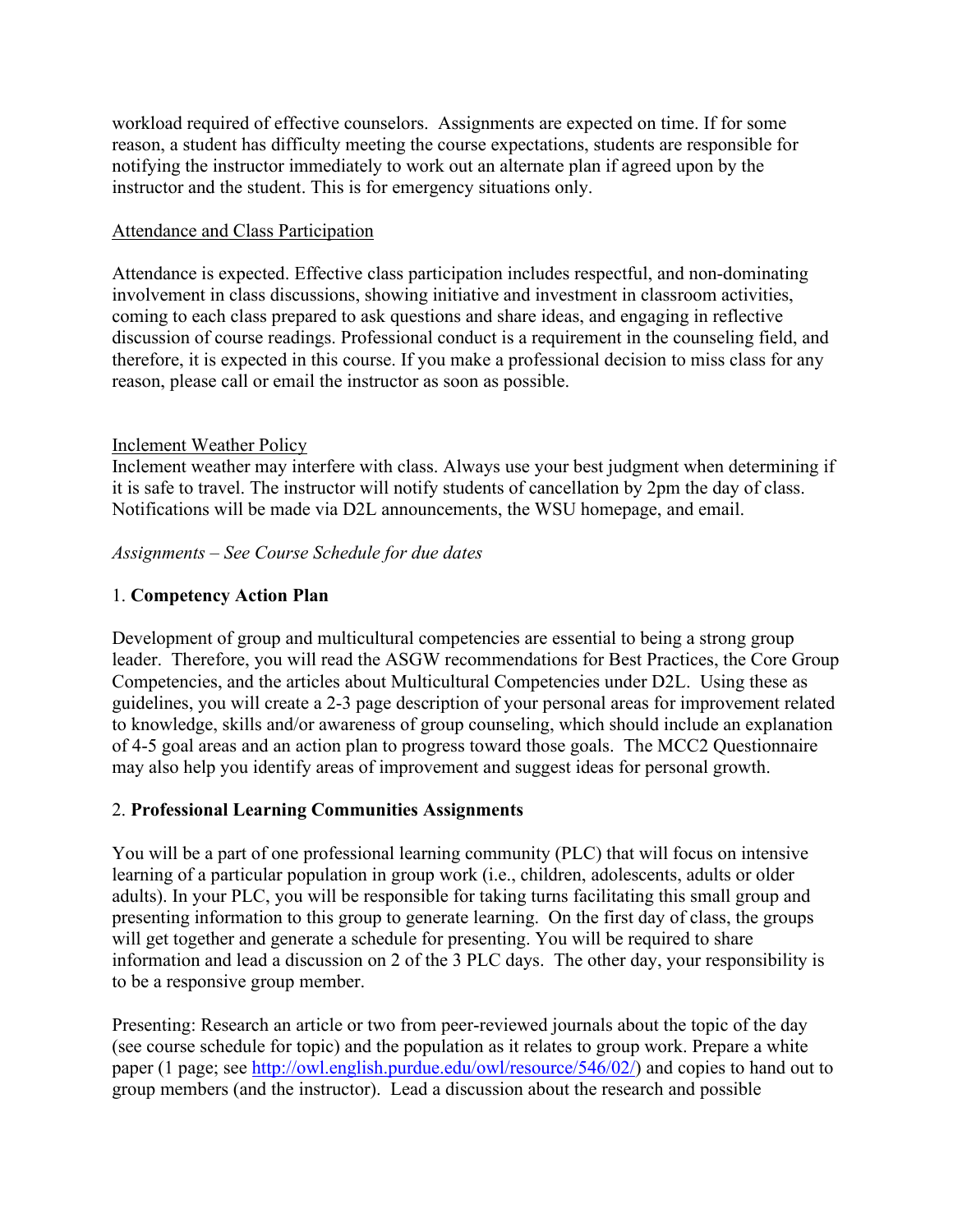applications to group work with this population in your small group (PLC).

## 3. **PLC Comprehensive Group Proposal**

Using information from the PLC activities, students will work in their PLC's to create a **Psychoeducational or Counseling Group Proposal.** This is an APA style comprehensive paper (10-12 pages; note *no abstract or table of contents required*) and should include the following in a wellorganized and well-written manner:

- a. Introduction/reason for group (this should include a brief review of the literature related to the population and problem you have chosen).
- b. Description of considerations for the particular group including population, setting, member selection, age group, gender/multicultural considerations, risks (how to minimize them) and benefits, screening, etc.
- c. Discussion grounding your group to one or more theories (may use text and outside resources as necessary)
- d. Needs & expectations of co-leader and defined process of how you would communicate/work with co-leader (if you are not using a co-leader, speak to why you are NOT and how you will get supervision)
- e. Resource Guide: In this section, include at least three, but no more than seven, activities you will use with your group. You can develop these activities yourself, or glean them from other sources, including texts for this class. [Make sure to cite your sources of anything you glean and/or adapt!]
- f. Termination procedures, evaluation process and follow-up plans
- g. Summary
- h. Reference Page: A minimum of two resources per person besides the text and any additional course readings must be used. At least one resource per person must be from an original research-based journal. *Wikipedia or other similar sources are NOT acceptable.*
- i. Group Lesson Delivery: Students will need to make arrangements to deliver and video tape one of their lessons to a group. In class, each PLC will then show a clip of their video and discuss what they did, how well the lesson went, and what they would do differently if they delivered the lesson again. This discussion/presentation should last no more than 30 minutes. Informed consent of participants for videotaping will need to be signed and turned in with the video.

Papers and videos should be submitted to the instructor on the day of presentation.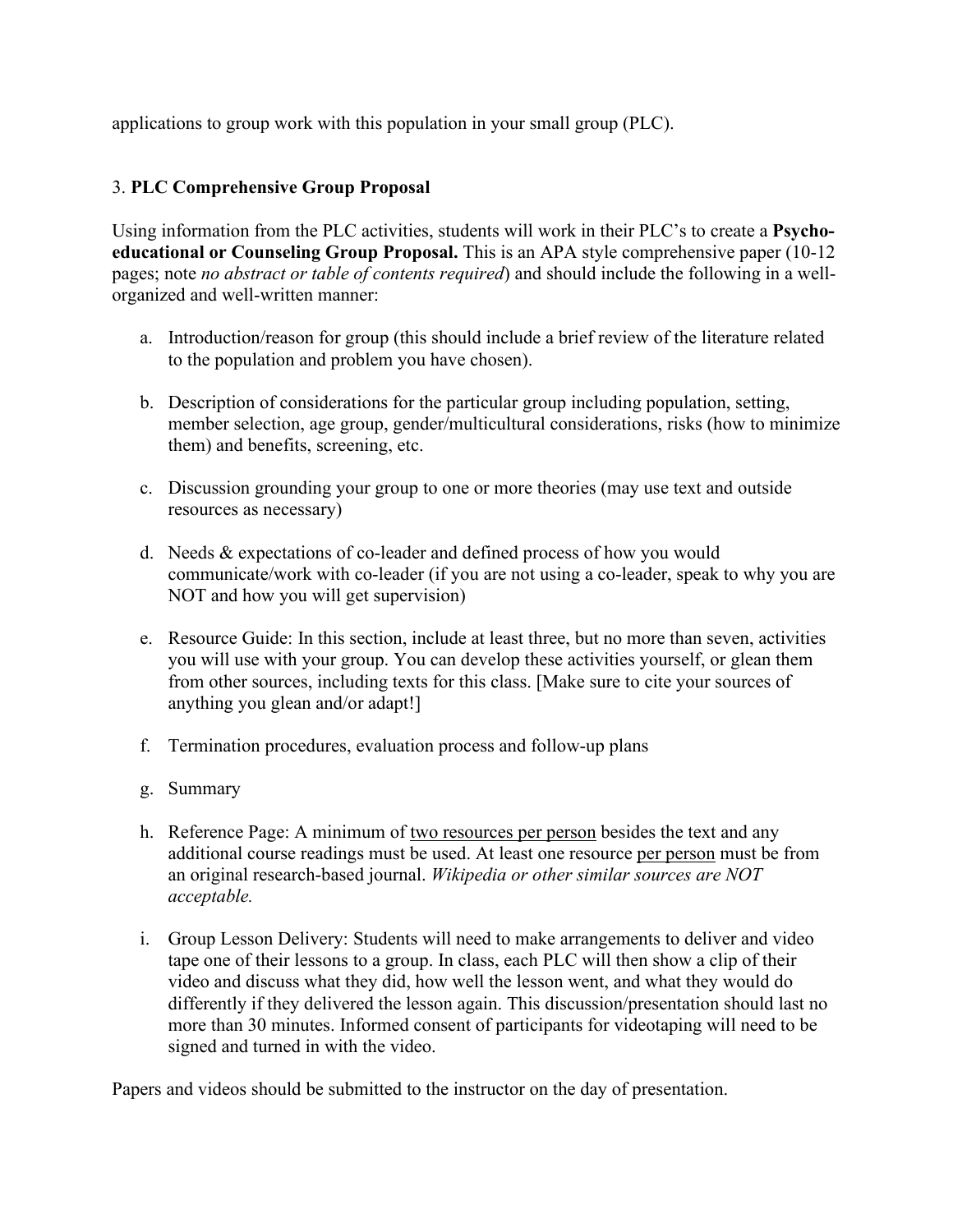4. **Group Experience Requirement –** Students are required to attend a Group Counseling or Psychotherapy experience for 10 hours over the course of the semester. This can be done by taking an additional 1 SH workshop with Sarah Johnson, or by attending another group in the community. Documentation of attendance of the group experience is required to complete this course. **This requirement is non-negotiable, so if you signed up for the one semester hour workship, you need to attend all of it. If you miss any of the Saturday group counseling sessions, please see the instructor immediately as you may need to take the course at a different time or come up with a alternate plan for the 10 hour experience.** 

## 5. **Group Process Reflection Paper**

Each student will reflect upon their experiences as a group member. These experiences should be drawn from the PLC's and your experiential group requirement. Each paper should be an integration of this experiential learning with didactic learning (i.e., readings, lectures, activities) from class about group dynamics, stages, issues of groups and the key therapeutic factors. The paper should be **6-8 typed, double-spaced pages**. This paper is meant to be a personal narrative, not an academic research paper; however, APA citations should be included when the text or other readings are referenced. Graduate-level writing, spelling and grammar are also expected. Papers must be submitted via the Dropbox on D2L.

## 6. **Midterm and Final Exams**

Both the midterm and final exams will include multiple choice, true/false, and short answer questions. The midterm will cover chapters 1-5. The final exam will cover chapters 6-8 and your learning in the PLC's.

# **Grades**

All assignments/tests are graded on a percentage system, with a perfect score being 100%. Then, each assignment/test is weighted to determine your Final grade. The percentage system is below:

*Percentage System*  $A = 90\%$  to  $100\%$  $B = 80\%$  to 89%  $C = 70\%$  to 79%  $D = 69\%$  and below

| <b>Weighted Course Requirements</b>           |                 |
|-----------------------------------------------|-----------------|
| Competency Action Plan                        | 5% of grade     |
| PLC White Papers                              | 10% of grade    |
| Midterm                                       | $20\%$ of grade |
| Final                                         | $20\%$ of grade |
| Comprehensive Group Proposal and Presentation | $20\%$ of grade |
| Group Process Reflection Paper                | 25% of grade    |

*Please see me if you have any questions about the course.*